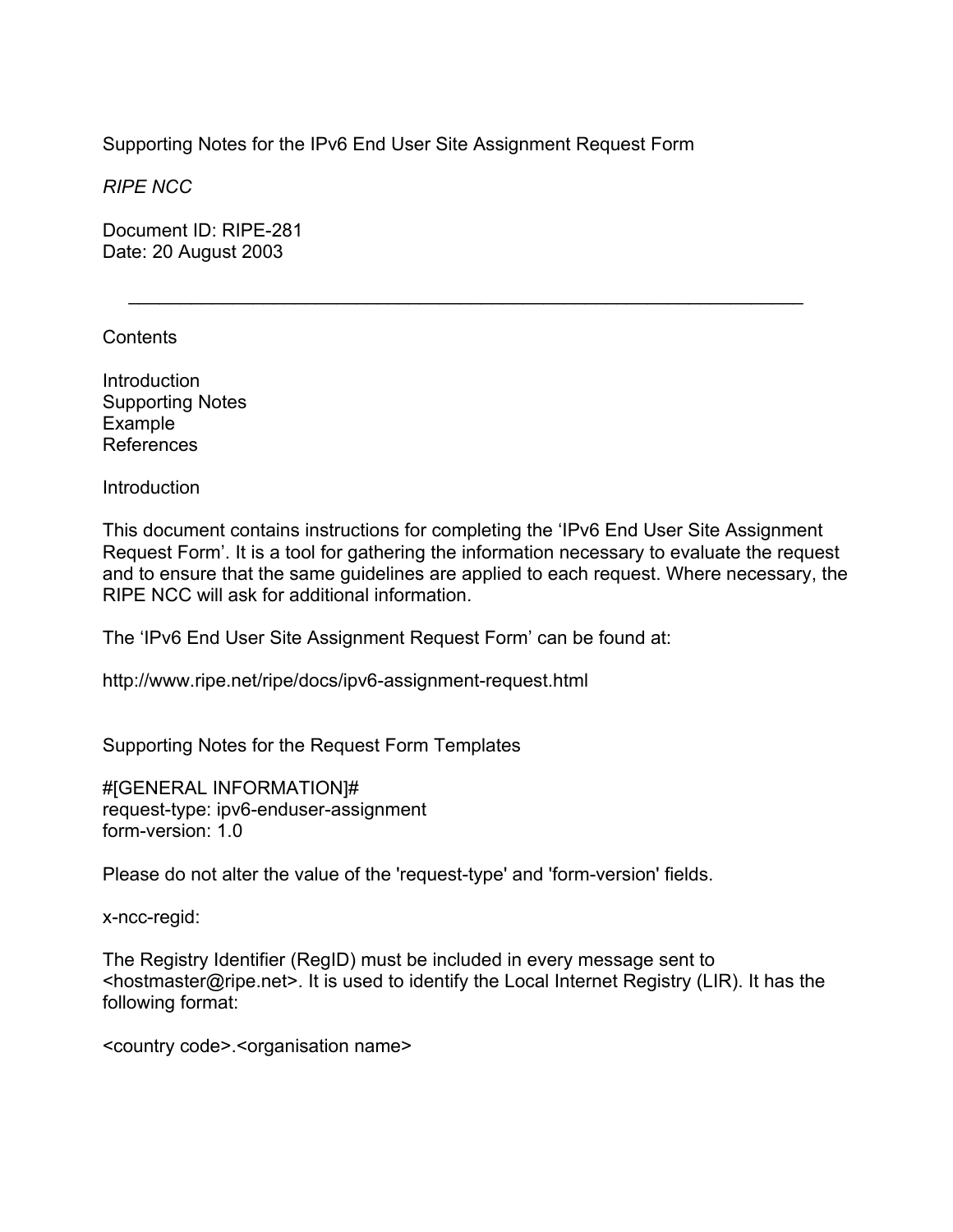Warning: Requests sent to the RIPE NCC that lack a proper RegID (x-ncc-regid) will bounce back to the sender.

#[OVERVIEW OF ORGANISATION TEMPLATE]# organisation-name: organisation-location: website-if-available:

Please give us the official name, complete address and URL (if available) of the organisation that will be using the IPv6 address space.

 $\frac{0}{0}$ 

% Question 1: Please provide a short description of the % organisation for which you are requesting the IPv6 address % space including services they provide and their function. org-description:

In this field you should include all relevant information about the organisation requesting the address space. This can include the types of services (e.g. connectivity) provided, the geographical areas served, the types of customers served, etc.

 $\frac{0}{0}$ 

% Question 2: Is this IPv6 request being made for the entire % organisation or will other parts of the organisation also % be requesting an assignment (e.g. from other Local Internet % Registries (LIRs))? for-whole-or-part-of-the-organisation:

In this field, indicate if this is the only assignment that the organisation will be requesting.

#[USER TEMPLATE]# % % Please enter the details of the person at the End User's % organisation. name: phone: fax-no: e-mail: nic-hdl:

A nic-handle (nic-hdl) is a unique identifier for a person or a role object. It is generated by the database when creating the object. It has the following format: <initials>[number]-RIPE

For example: HOHO15-RIPE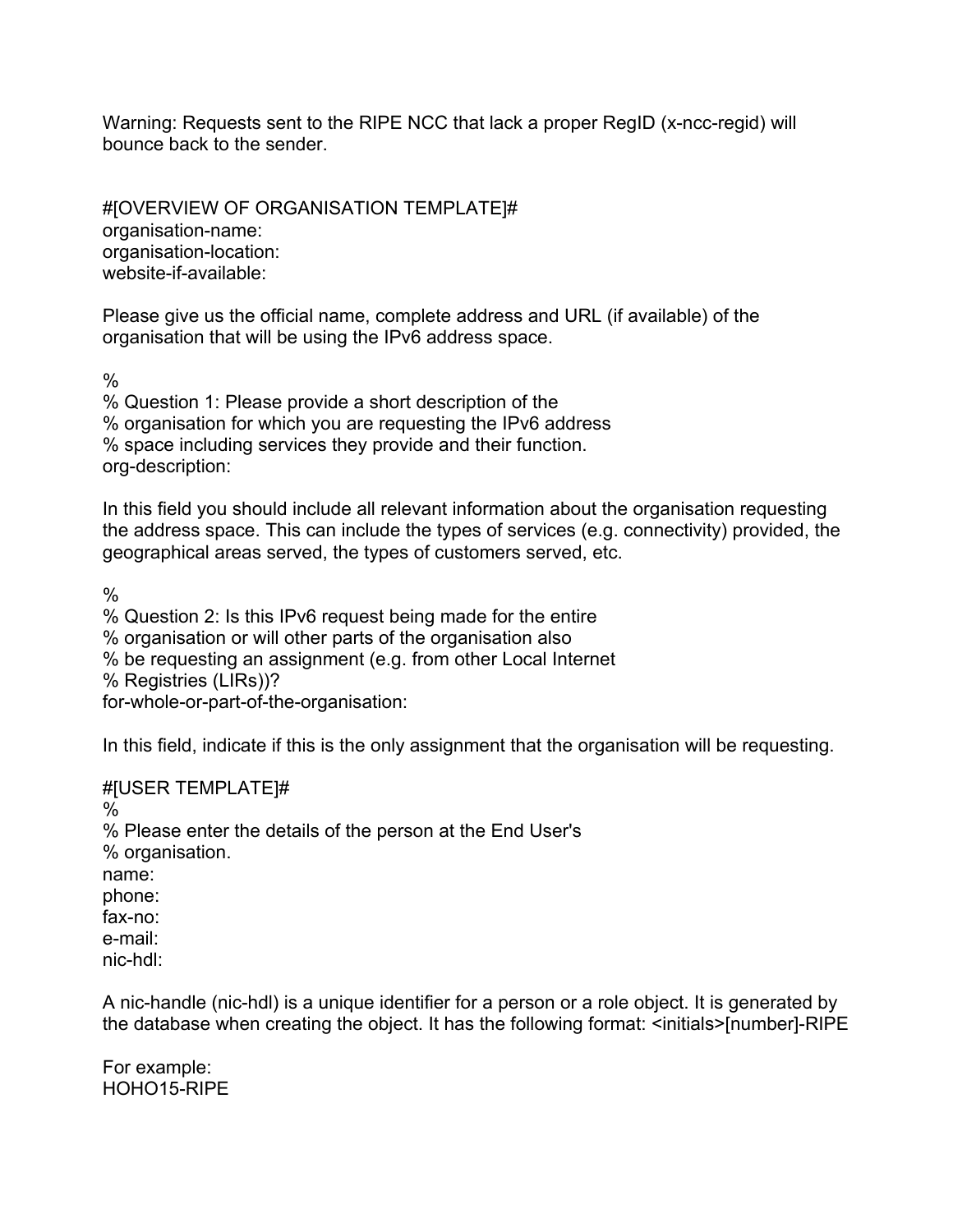More information can be found at:

http://www.ripe.net/ripe/docs/databaseref-manual.html

#[IPv6 ASSIGNMENT USAGE PLAN]# % Prefix When Used % Length Immediate 1yr 2yr Purpose subnet:

This table represents each subnet and a description of the usage of the requested address space. Please repeat the 'subnet' field for all subnets required for this request.

In the 'Prefix Length' column please enter the amount your organisation plans to use per subnet in IPv6 slash notation.

In the 'Immediate' column please enter an x if you plan to use the subnet within three months. If the subnet will not be in use please enter a dash (-).

In the '1yr' column please enter an x if you plan to use the subnet within one year. If the subnet will not be in use please enter a dash (-).

In the '2yr' column please enter an x if you plan to use the subnet within two years. If the subnet will not be in use please enter a dash (-).

In the 'Purpose' column please enter a short description of how the IP addresses being requested will be used.

If an adequate explanation of the use of a subnet cannot be given in the space provided please title each subnet and provide a detailed explanation below the table.

 $\frac{0}{0}$ % Which netname will be used when registering this network in % the RIPE Database? netname:

Enter the netname that will be used for the inet6num object in the RIPE Database. The netname should be a concise, descriptive name for the network and should reflect the name of the address space user. Valid characters are letters, numbers and dash.

Note that the netname that we approve for this assignment must be the netname that is used in the database object. If a different netname is used the object will be classed as "invalid" to the RIPE NCC. If you want to change the netname after approval contact <hostmaster@ripe.net> with the same ticket number in the subject line.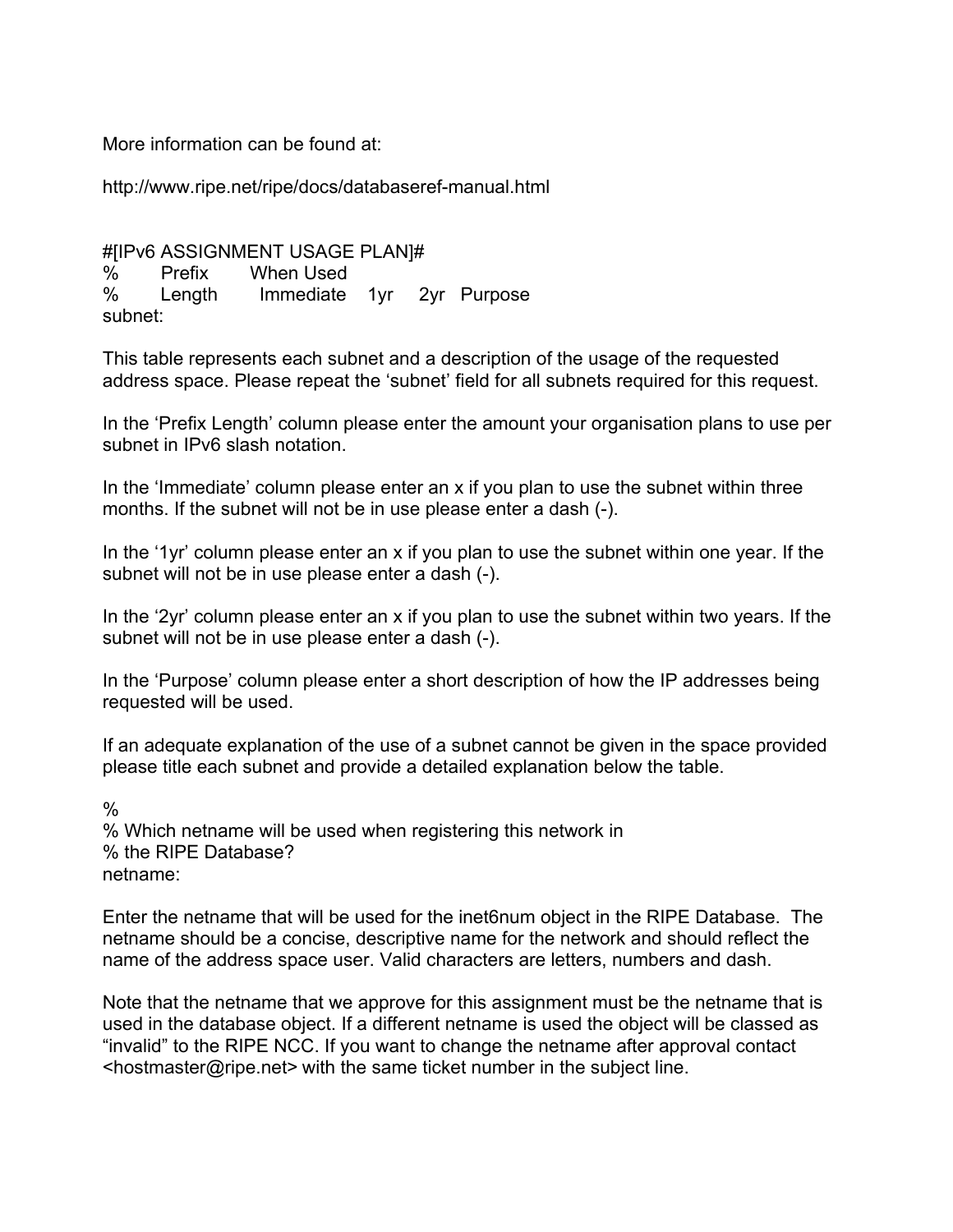#[REQUIRED INFORMATION]#

%

% 1. IPv6 address space is allocated to LIRs and assigned to

% End Users according to policies set by the RIPE community.  $\frac{0}{0}$ 

% Please confirm that you and the End Users have read the

% policy document "IPv6 Address Allocation and Assignment

% Policy" and agree to abide by it. The document can be found

% in the RIPE Document Store at:

 $\frac{0}{6}$ 

% http://www.ripe.net/ripe/docs/ipv6-policies.html confirmation:

Please state that you have read the IPv6 policy document and agree to follow the RIPE IPv6 policy.

 $\frac{0}{0}$ 

% 2. Please explain why the End User site needs more than a

% /48 for its network.

reason:

Please provide justification for assigning more than the default assignment size.

 $\frac{0}{6}$ 

% Please provide a network diagram in PostScript or JPEG

% format showing the IPv6 network. Submission instructions

% can be found in the RIPE document "Supporting Notes for the

% IPv6 End User Site Assignment Request Form in the RIPE NCC

% Service Region" found at:

%

% http://www.ripe.net/ripe/docs/ipv6-supp-assignment.html

%

% The diagram should indicate expected completion dates for

% construction as well as how much IPv6 address space is

% expected to be used in each subnet.

The diagram can be sent as a MIME attachment with your e-mail to <hostmaster@ripe.net>. If a network diagram (topology map) is not included this will lead to a delay in processing your request.

#[INSERT SUPPLEMENTAL COMMENTS]#

%

% Please add any supplementary information that you think

% may facilitate the evaluation of this request below.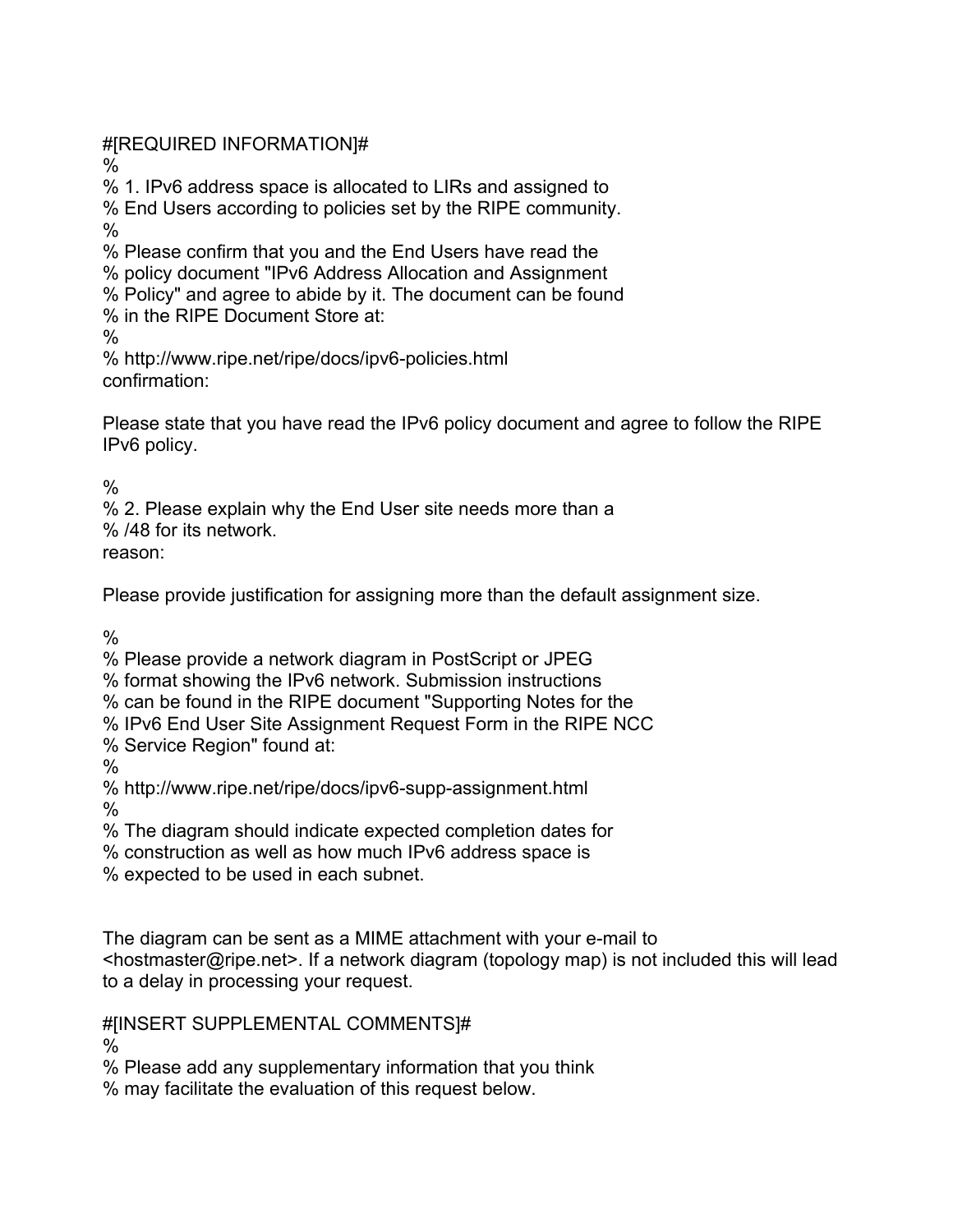You may use this area/space for any additional comments you feel are important and did not fit within the previous templates.

# #[END OF REQUEST]#

Please insert your signature in plain text (with your full name) after the above header. The Robot will not process any information included here.

# Example

#[GENERAL INFORMATION]# request-type: ipv6-enduser-assignment form-version: 1.0 x-ncc-regid: nn.santa

#[OVERVIEW OF ORGANISATION TEMPLATE]# organisation-name: Northern Nowhere Internet organisation-location: Polar City, Northern Nowhere website-if-available: www.northernnowhere.nn

 $\frac{0}{0}$ 

% Question 1: Please provide a short description of the

% organisation for which you are requesting the IPv6 address

% space including services they provide and their function.

org-description: Northern Nowhere Internet is an ISP serving the Christmastown community. We are located in Christmastown and peer at the XMAS-IX. We provide GPRS, Cable, DSL, Leased Line, Co-location and other Internet services. We serve residential customers.

 $\frac{0}{0}$ 

% Question 2: Is this IPv6 request being made for the entire % organisation or will other parts of the organisation also % be requesting an assignment (e.g. from other Local Internet % Registries (LIRs))? for-whole-or-part-of-the-organisation: This request is for all of Northern Nowhere Internet.

# #[USER TEMPLATE]#

 $\%$ % Please enter the details of the person at the End User's % organisation. name: Elvis de Elf phone: +999 555 5555 fax-no: +999 555 5556 e-mail: elvis.de.elf@northernnowhere.nn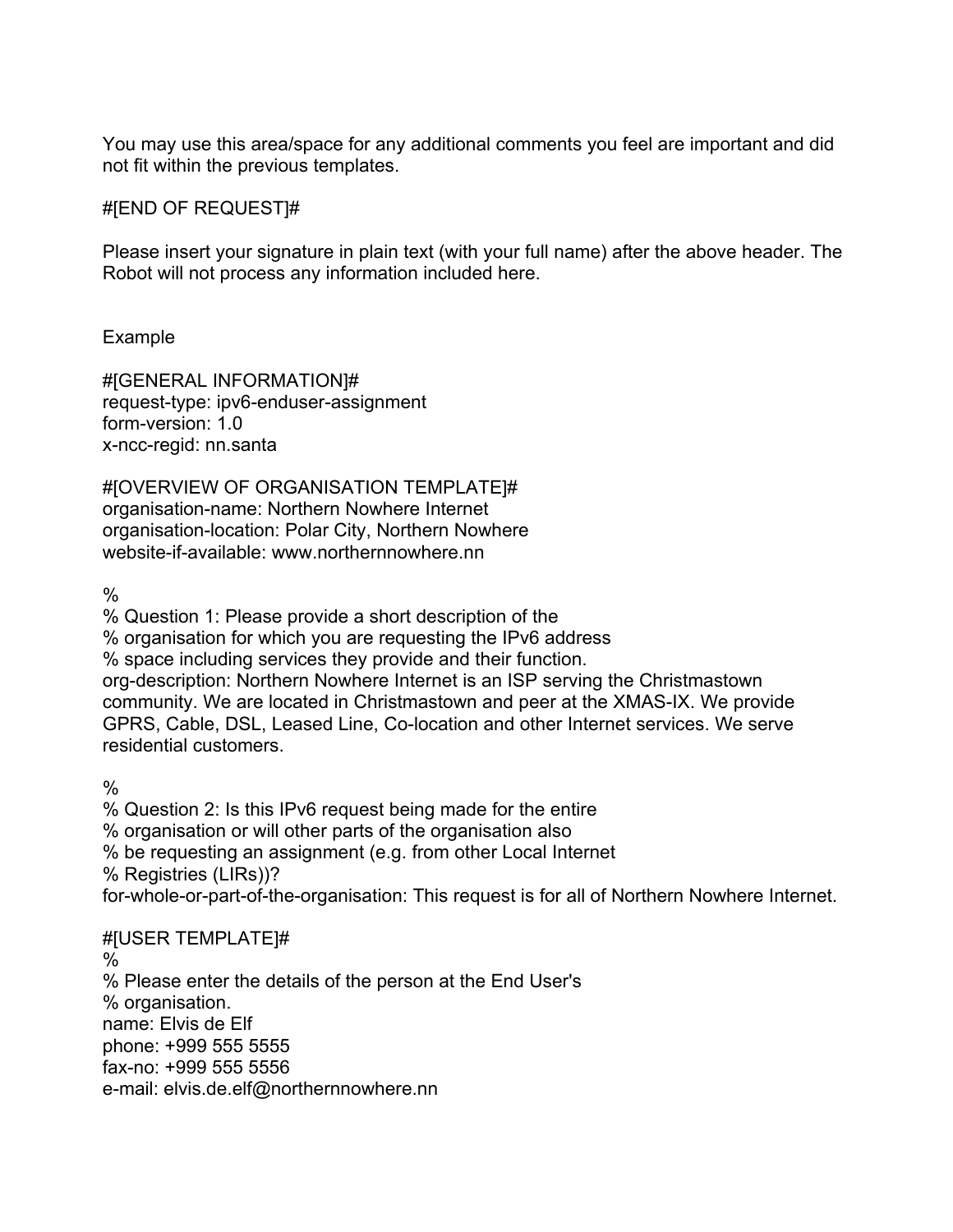### nic-hdl: HOHO15-RIPE

#### #[IPv6 ASSIGNMENT USAGE PLAN]#

| %           | Prefix | <b>When Used</b> |   |                 |
|-------------|--------|------------------|---|-----------------|
| % Length    |        | Immediate 1yr    |   | 2 <sub>vr</sub> |
| subnet: /56 |        | X                | X | X               |
| subnet: /56 |        | X                | X | X               |
| subnet: /56 |        |                  | X | X               |
| subnet: /50 |        |                  |   | X               |
| subnet: /50 |        |                  |   | X               |
| subnet: /50 |        |                  |   | X               |
| subnet:     | /48    |                  |   | X               |

Purpose

**Financial Services Departments** 

Construction Services Depts.

**Logistics Regulation** 

Home Working Dial-In

- Internet Services (Lolly PoP)
- Milk PoP
- Head Office

 $\frac{0}{6}$ 

% Which netname will be used when registering this network in % the RIPE Database? netname: NOWHERE

# #[REQUIRED INFORMATION]#

 $\frac{0}{n}$ 

% 1. IPv6 address space is allocated to LIRs and assigned to

% End Users according to policies set by the RIPE community.

%

% Please confirm that you and the End Users have read the

% policy document "IPv6 Address Allocation and Assignment

% Policy" and agree to abide by it. The document can be found

% in the RIPE Document Store at:

%

% http://www.ripe.net/ripe/docs/ipv6-policies.html

confirmation: Santa's Workshop Inc. and Northern Nowhere Internet have read the IPv6 policy document and agree to follow the RIPE IPv6 policy. Neither of us considers IPv6 address space as property.

 $\frac{0}{0}$ 

% 2. Please explain why the End User site needs more than a

% /48 for its network.

reason: The network will be very large due to the massive number of people employed at Northern Nowhere internet. We expect to see well over 20,000 subnets in use within the next six months. Bearing in mind the aggregation principle and plans for realistic network growth we think a /47 is a reasonable assignment. Because Northern Nowhere Internet is single-homed to Santa's Workshop Inc. their prefix will not appear in the DFZ.

%

% Please provide a network diagram in PostScript or JPEG

% format showing the IPv6 network. Submission instructions